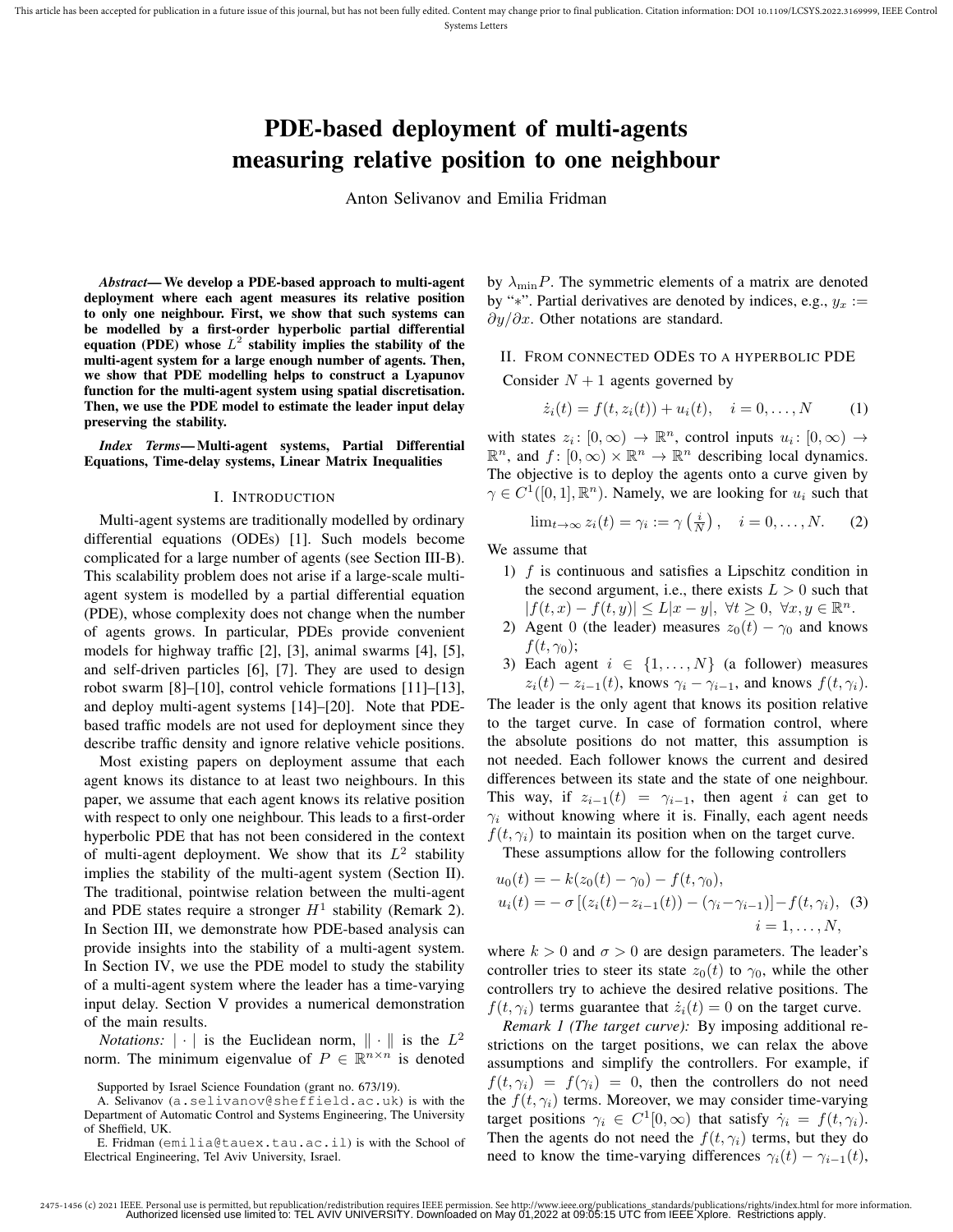which seems impractical. If  $\dot{\gamma}_i = -\sigma(\gamma_i - \gamma_{i-1}) + f(t, \gamma_i)$ for  $i = 1, \ldots, N$ , then the followers should use  $u_i(t) =$  $-\sigma[z_i(t)-z_{i-1}(t)]$ . Such simplifying conditions are common for the PDE-based multi-agent deployment (see, e.g., [15]).

For the deviations  $y_i(t) := z_i(t) - \gamma_i$ , we obtain

$$
\dot{y}_0 = -ky_0 + \Delta f_0(t, y_0),\tag{4a}
$$

$$
\dot{y}_i = -\sigma(y_i - y_{i-1}) + \Delta f_i(t, y_i), \quad i = 1, ..., N,
$$
 (4b)

where  $\Delta f_i(t, y_i) := f(t, \gamma_i + y_i(t)) - f(t, \gamma_i)$  satisfies  $|\Delta f_i(t, y)| \leq L|y|$ . We will look for a PDE with state  $y: [0, \infty) \times [0, 1] \to \mathbb{R}^n$  such that  $y \in C^1$ ,  $y_t(t, \cdot) \in C[0, 1]$ , and, for  $i = 0, \ldots, N$ ,

$$
y_i(t) = \frac{1}{h} \int_{ih}^{(i+1)h} y(t, x) \, dx, \quad h := \frac{1}{N+1}.
$$
 (5)

Then (4a) becomes

$$
\frac{1}{h} \int_0^h y_t(t, x) dx =
$$
  
=  $-\frac{k}{h} \int_0^h y(t, x) dx + \Delta f_0 \left( t, \frac{1}{h} \int_0^h y(t, x) dx \right).$ 

By continuity, for  $N \to \infty$  we obtain

$$
y_t(t,0) = -ky(t,0) + F(t,0,y(t,0)),
$$

where  $F(t, x, y) := f(t, \gamma(x) + y) - f(t, \gamma(x))$  satisfies

$$
|F(t, x, y)| \le L|y|, \quad \forall t \in [0, \infty), \ x \in [0, 1], \ y \in \mathbb{R}^n. \tag{6}
$$

For the followers  $(i = 1, \ldots, N)$ , we have

$$
y_i(t) - y_{i-1}(t) = \frac{1}{h} \int_{ih}^{(i+1)h} y(t, x) dx - \frac{1}{h} \int_{(i-1)h}^{ih} y(t, x) dx
$$

$$
= \int_{ih}^{(i+1)h} \frac{y(t, x) - y(t, x - h)}{h} dx.
$$

Then (4b) becomes

$$
\frac{1}{h} \int_{ih}^{(i+1)h} y_t(t, x) dx =
$$
\n
$$
- \sigma \int_{ih}^{(i+1)h} \frac{y(t, x) - y(t, x - h)}{h} dx
$$
\n
$$
+ \Delta f_i \left( t, \frac{1}{h} \int_{ih}^{(i+1)h} y(t, \xi) d\xi \right). \tag{7}
$$

Since  $y(t, \cdot)$  and  $\gamma$  are uniformly continuous (see Section II-A), for any  $\delta > 0$  there is  $\bar{h}$  such that for any  $h < \bar{h}$  and any  $x \in [ih, (i+1)h],$ 

$$
\left| y(t,x) - \frac{1}{h} \int_{ih}^{(i+1)h} y(t,\xi) d\xi \right| < \delta, \quad |\gamma(x) - \gamma_i| < \delta.
$$

Since  $f(t, \cdot)$  is also uniformly continuous, for any  $\varepsilon > 0$ there is  $\delta > 0$  such that the above relations imply

$$
\left| F(t, x, y(t, x)) - \Delta f_i \left( t, \frac{1}{h} \int_{ih}^{(i+1)h} y(t, \xi) d\xi \right) \right| < \varepsilon.
$$

Since  $(7)$  should hold for large enough N (i.e., small enough  $h > 0$ , we obtain

$$
y_t(t,x) = -\sigma h y_x(t,x) + F(t,x,y(t,x)), \ t > 0, \ x \in (0,1).
$$

Therefore, (4) is approximated by the hyperbolic PDE

$$
y_t = -\nu y_x + F(t, x, y), \quad x \in (0, 1), \quad t > 0,
$$
  

$$
y_t(t, 0) = -ky(t, 0) + F(t, 0, y(t, 0)), \quad t > 0,
$$
 (8)

where

$$
\nu = \sigma h = \frac{\sigma}{N+1}.
$$

The value of  $\nu$  is the propagation speed. In particular, it takes  $1/\nu$  time units for a change in the leader dynamics to affect the last agent. Note that  $\nu \to 0$  as  $N \to \infty$ . This reflects the fact that the information from the leader needs more time to reach the last follower when the number of agents is higher. Since only the leader knows its relative position with respect to the target curve, it seems reasonable to have  $\nu$  as large as possible, which requires large  $\sigma$  in the control (3). However, if  $z_i - z_{i-1}$  are measured with noise, this noise is multiplied by  $\sigma$ , which, therefore, should not be too large. We show below that (8) is exponentially stable in the  $L^2$  norm for any  $\nu > 0$ , though smaller  $\nu$  leads to string instability (see Section V).

*Remark 2:* In fact, it is quite obvious that (4) is the finite-difference approximation of (8) when one assumes that  $y_i(t) = y(t, ih)$ . However, when we use the finite-volume method (5), the Jensen inequality implies

$$
\frac{1}{N+1} \sum_{i=0}^{N} y_i^2(t) = h \sum_{i=0}^{N} \frac{1}{h^2} \left( \int_{ih}^{(i+1)h} y(t,x) dx \right)^2
$$
  

$$
\leq \sum_{i=0}^{N} \int_{ih}^{(i+1)h} y^2(t,x) dx = ||y(t, \cdot)||^2.
$$

Therefore, if  $||y(t, \cdot)|| \xrightarrow[t \to \infty]{} 0$ , then  $\frac{1}{N+1} \sum_{i=0}^{N} y_i^2(t) \xrightarrow[t \to \infty]{}$ 0. That is, the  $L^2$ -convergence of the PDE state implies the convergence of the ODE state. This does not hold for  $y_i(t) =$  $y(t, ih)$ , where a stronger  $H^1$ -convergence is required.

# *A. Well-posedness of the hyperbolic PDE*

The boundary condition of (8) is a well-posed ODE with a unique solution  $y(\cdot, 0) \in C^1[0, \infty)$ . For a given  $y(\cdot, 0)$ ,  $w(t, x) = y(t, x) - y(t, 0)$  satisfies

$$
w_t = -\nu w_x + \Delta F + ky(t, 0),
$$
  

$$
w(t, 0) = 0,
$$

where  $\Delta F(t, x, w) = F(t, x, y(t, 0) + w) - F(t, x, y(t, 0)).$ The operator  $Af = -\nu f'$  defined on  $D(A) \subset X$ , where

$$
D(A) := \{ \psi \in H^2[0,1] \mid \psi(0) = 0 \}, \qquad X := L^2[0,1],
$$

is the infinitesimal generator of a  $C_0$  semigroup

$$
(T(t)\psi)(x) = \begin{cases} \psi(x - \nu t), & x > \nu t, \\ 0, & x \le \nu t. \end{cases}
$$

Since the map  $(t, w) \mapsto \Delta F(t, \cdot, w) + k y(t, 0) \in X$  is continuous in  $t$  and Lipschitz in  $w$ , there is a unique mild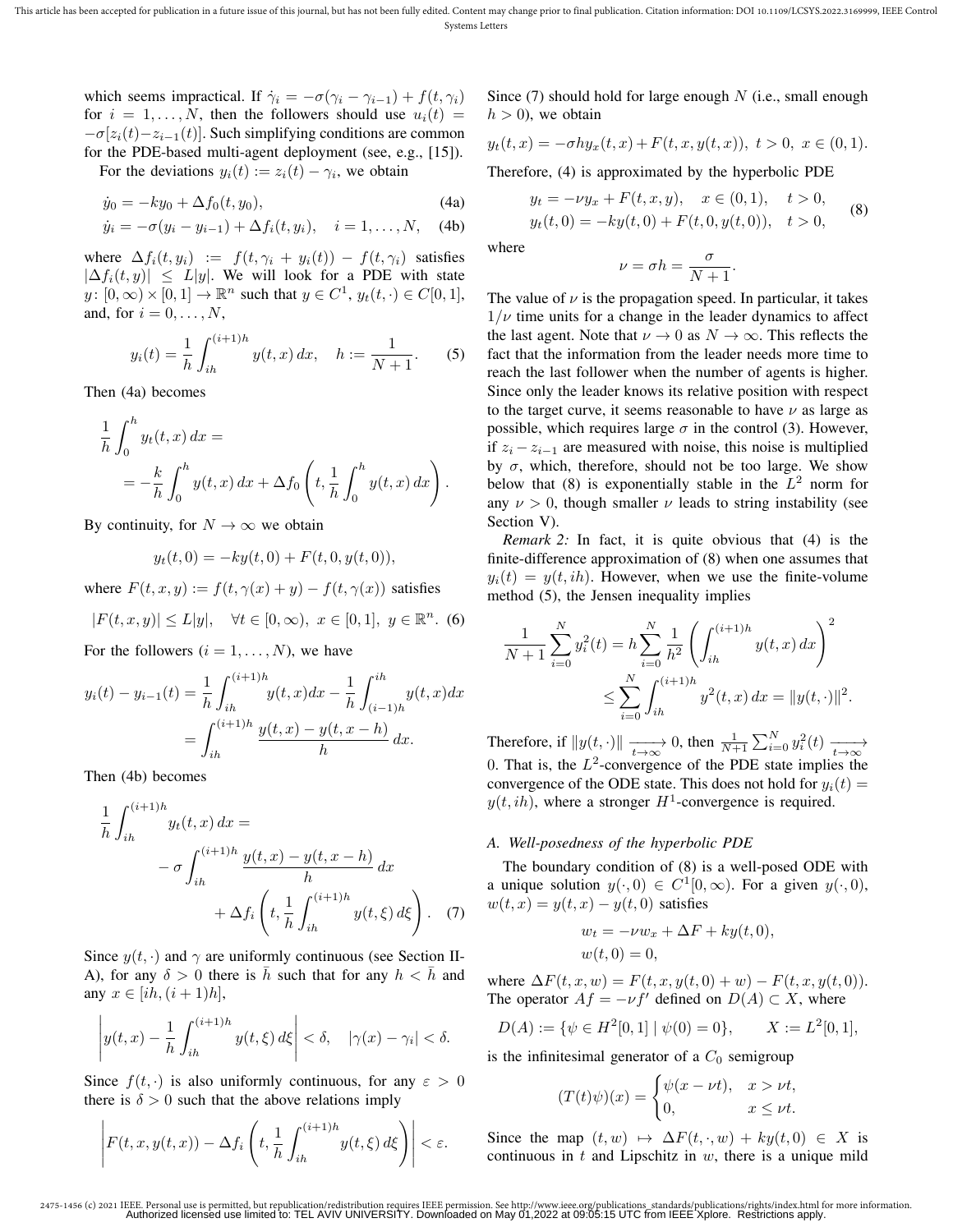This article has been accepted for publication in a future issue of this journal, but has not been fully edited. Content may change prior to final publication. Citation information: DOI 10.1109/LCSYS.2022.3169999, IEEE Con Systems Letters

solution for  $w(0, \cdot) \in X$  [21, Theorem 6.1.2]. Therefore, (8) has a unique mild solution  $y \in C([0,\infty),X)$  for  $y(0, \cdot) \in$  $L^2[0,1]$ . Moreover, if  $y(0, \cdot)$  and f from (1) are smooth and

$$
y(0, \cdot) \in D(A),\tag{9}
$$

this mild solution is a smooth classical solution [21, Theorem 6.1.5]. Note that we need  $y(t, \cdot) \in H^2$  to ensure that  $y_t(t, \cdot) \in C[0, 1]$ , which is used in the derivation of (8).

#### III. STABILITY ANALYSIS

In this section, we demonstrate how a PDE model can simplify stability analysis even for a relatively simple multiagent system. Namely, we construct a Lyapunov functional for the PDE and show that its discretisation is better than the intuitive Lyapunov function for the multi-agent system.

## *A. Stability of the PDE*

First, we construct a Lyapunov functional for (8). To take advantage of the  $-ky(t, 0)$  and  $-vy_x$  terms on the right-hand side of (8), it is natural to look for a Lyapunov functional in the form

$$
V = W_0 + V_0,\tag{10}
$$

where

$$
W_0 = |y(t,0)|^2 \quad \text{and} \quad V_0 = \int_0^1 p(x)|y(t,x)|^2 dx
$$

with a design parameter  $p \in C^1([0,1],(0,\infty))$ . We would like to have  $V + 2\alpha V \le 0$  so that  $V(t) \le e^{-2\alpha t} V(0)$ , which implies the exponential stability of (8) with the decay rate  $\alpha$ . Using (6), we obtain

$$
\dot{W}_0 + 2\alpha W_0 = 2y^T(t,0)y_t(t,0) + 2\alpha W_0
$$
  
=  $2y^T(t,0)$  [- $ky(t,0)$  +  $F(t,0,y(t,0))$ ] +  $2\alpha W_0$   
 $\leq -2(k - L - \alpha)|y(t,0)|^2$ .

Furthermore,

$$
\dot{V}_0 + 2V_0 = 2 \int_0^1 py^T y_t + 2V_0 = 2 \int_0^1 py^T [-\nu y_x + F] + 2V_0.
$$

Integrating by parts, we obtain

$$
\int_0^1 py^T y_x = p|y|^2\Big|_0^1 - \int_0^1 p'|y|^2 - \int_0^1 py_x^T y.
$$

Moving the last term to the left and multiplying both sides by  $-\nu$ , we obtain

$$
-2\nu \int_0^1 py^T y_x = -\nu p|y|^2|_0^1 + \nu \int_0^1 p'|y|^2.
$$

Since  $p(x) > 0$ , we have

$$
2\int_0^1 py^T F \le 2\int_0^1 p|y^T F| \le 2\int_0^1 p|y||F| \le 2L\int_0^1 p|y|^2.
$$

Therefore,

$$
\dot{V}_0 + 2\alpha V_0 \le -\nu p|y|^2\vert_0^1 + \int_0^1 (\nu p' + 2Lp + 2\alpha p)|y|^2.
$$

Summing up, we obtain

$$
\dot{V} + 2\alpha V = V_0 + W_0 + 2\alpha V_0 + 2\alpha W_0
$$
  
\n
$$
\leq -\nu p(1)|y(t,1)|^2 + [\nu p(0) - 2(k - L - \alpha)]|y(t,0)|^2
$$
  
\n
$$
+ \int_0^1 (\nu p' + 2Lp + 2\alpha p)|y|^2.
$$

The first term is negative provided  $p(1) > 0$ . To zero the other terms, we solve the Cauchy problem

$$
\nu p'(x) + 2Lp(x) + 2\alpha p(x) = 0, \quad p(0) = \frac{2}{\nu}(k - L - \alpha),
$$

which has a unique solution

$$
p(x) = \frac{2}{\nu}(k - L - \alpha)e^{-2(L + \alpha)x/\nu}, \quad x \in [0, 1].
$$
 (11)

Note that  $p(x) > 0$  only if  $k > L + \alpha$ . That is, if  $k > L + \alpha$ , then we can design a Lyapunov functional guaranteeing the exponential stability of (8) with the decay rate  $\alpha$ .

*Proposition 1:* If a continuous F satisfies (6),  $\nu > 0$ , and  $k > L + \alpha$ , then (8), (9) is exponentially stable with the decay rate  $\alpha$ , i.e., there is  $M \geq 1$  such that

$$
|y(t,0)|^2 + ||y(t, \cdot)||^2 \le Ce^{-2\alpha t} (|y(0,0)|^2 + ||y(0, \cdot)||^2).
$$
\n(12)

Lyapunov functionals similar to (10), (11) are well-known for 1D hyperbolic PDEs [22]. The purpose of this section was to demonstrate how it can be designed by solving an appropriate Cauchy problem.

## *B. Stability of the ODEs*

Now we show how to design a Lyapunov function for (4) without using PDEs. For simplicity, let  $n = 1$ . Consider

$$
V = \sum_{i=0}^{N} q_i y_i^2, \qquad q_i > 0.
$$
 (13)

A more general approach is to use  $V = \bar{y}^T P \bar{y}$ , where  $\bar{y} =$  $col{y_0, \ldots, y_N}$ . However, this leads to high-dimensional conditions when  $N \to \infty$ .

Using  $(?)$ , we obtain

$$
\dot{V} = 2 \sum_{i=0}^{N} q_i y_i \dot{y}_i = 2q_0 y_0 [-ky_0 + \Delta f_0(t, y_0)]
$$
  
+ 
$$
2 \sum_{i=1}^{N} q_i y_i [-\sigma(y_i - y_{i-1}) + \Delta f_i(t, y_i)]
$$
  

$$
\leq -2q_0 [k - L] y_0^2 - 2\sigma \sum_{i=1}^{N} q_i y_i (y_i - y_{i-1}) + 2L \sum_{i=1}^{N} q_i y_i^2
$$
  
= 
$$
-2q_0 [k - L] y_0^2 + 2\sigma q_1 y_1 y_0 - 2\sigma \bar{y}^T M \bar{y} + 2L \bar{y}^T Q \bar{y},
$$

where 
$$
\bar{y} = \text{col}\{y_1, y_2, \dots, y_N\},\
$$

$$
M = \begin{bmatrix} q_1 & 0 & \dots & \dots & 0 \\ -q_2 & q_2 & 0 & \dots & \vdots \\ 0 & -q_3 & q_3 & \dots & \vdots \\ \vdots & \vdots & \ddots & \ddots & 0 \\ 0 & \dots & \dots & -q_N & q_N \end{bmatrix},
$$
  

$$
Q = \text{diag}\{q_1, \dots, q_N\}.
$$

<sup>2475-1456 (</sup>c) 2021 IEEE. Personal use is permitted, but republication/redistribution requires IEEE permission. See http://www.ieee.org/publications\_standards/publications/rights/index.html for more information.<br>Authorized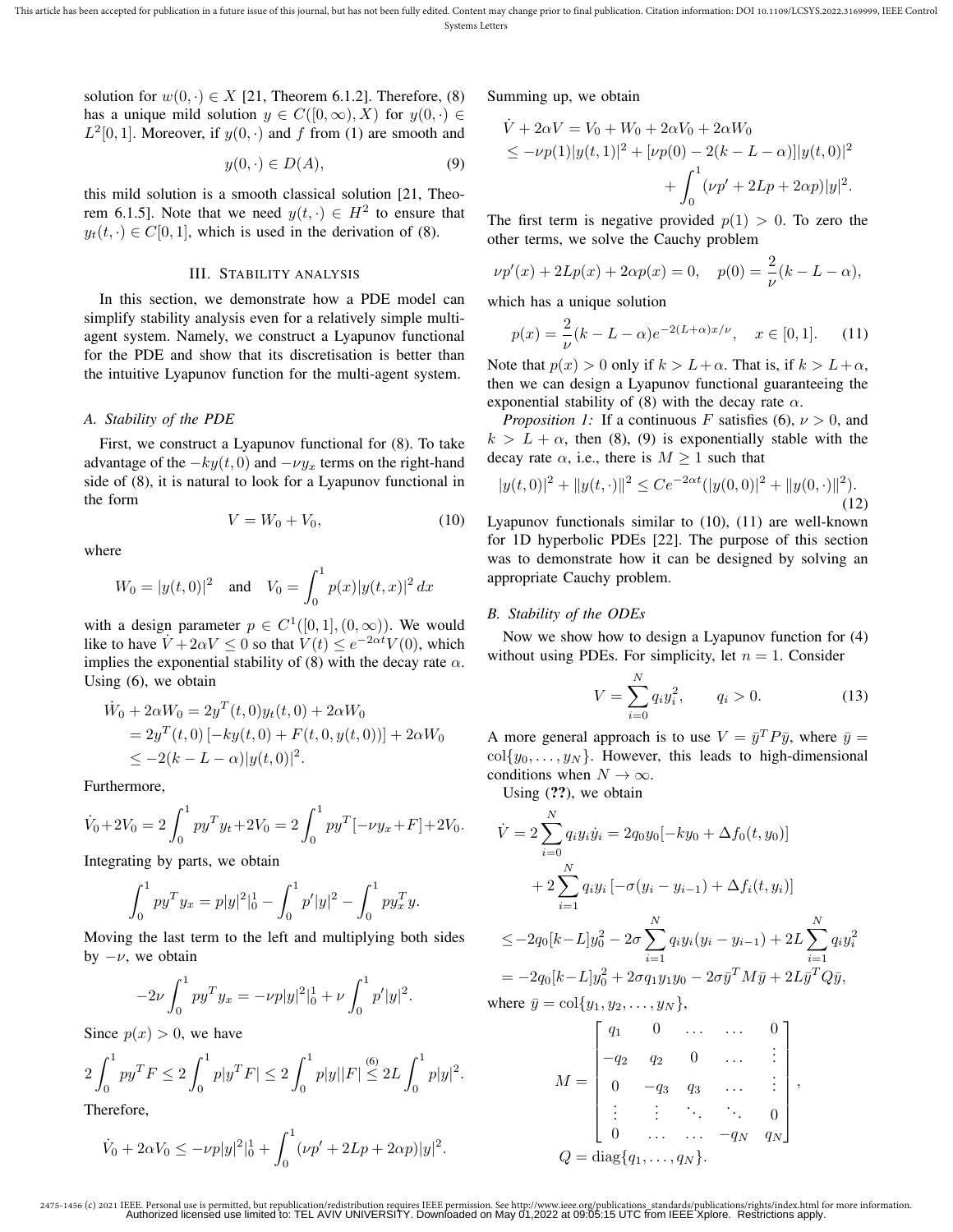

Fig. 1. The value of  $(N+1)\lambda_{\min} \left\{ Q^{-\frac{1}{2}} (M^T + M) Q^{-\frac{1}{2}} \right\}$  for different  $N$  and  $\mu$ 

For stability, we need  $k > L$  and

$$
-\sigma(M^T + M) + 2LQ < 0.
$$

The latter is equivalent to

$$
\sigma \lambda_{\min} \left\{ Q^{-\frac{1}{2}} (M^T + M) Q^{-\frac{1}{2}} \right\} > 2L. \tag{14}
$$

That is, if  $k > L$  and (14) holds, we can design a Lyapunov function guaranteeing the stability of (4). Note that (14) contains the design parameters  $q_i > 0$ ,  $i = 1, \ldots, N$ .

## *C. Comparison of the PDE and ODE approaches*

The naive approach is to take  $q_i = 1, i = 1, \dots, N$  in (13). In this case,  $\lambda_{\min}(M^T + M) = 2\left(1 - \cos \frac{\pi}{N+1}\right)$  and (14) turns into

$$
\sigma\left(1-\cos\frac{\pi}{N+1}\right) > L.
$$

If  $\sigma = \nu(N + 1)$ , as the PDE suggests, this becomes

$$
\frac{L}{\nu\pi}<\frac{1-\cos\frac{\pi}{N+1}}{\frac{\pi}{N+1}}\xrightarrow[N\to\infty]{}0.
$$

That is, (14) does not hold for any L and  $\nu$  if N is large enough. Therefore, the above naive approach is more restrictive than the PDE approach, which only requires  $k >$ L.

Now let us consider the PDE-inspired weights

$$
q_i = \exp\left\{-\frac{i\mu}{N+1}\right\}, \quad i = 1, \dots, N. \tag{15}
$$

For these weights, it is more difficult to compute the minimum eigenvalue in (14). Figure 1 shows the values of  $(N+1)\lambda_{\min} \left\{ Q^{-\frac{1}{2}} (M^T + M) Q^{-\frac{1}{2}} \right\}$  found numerically for different N and  $\mu$ . The limit of each line is the corresponding μ. Therefore, (14) holds with  $σ = ν(N+1)$  for large enough  $\mu$  and N.

It is difficult to guess appropriate values of  $q_i$  by studying (14), while the PDE model (8) leads to a simple ODE whose solution, (11), can be discretised to obtain suitable  $q_i$ .

Note that the stability of the PDE (8) does not depend on  $\nu$ . Therefore, taking  $\sigma = \nu(N + 1)$ , we can be sure that (4) is stable for a large enough  $N$  no matter what the nonlinearity is. However, when  $\nu$  gets smaller, the overshoot becomes larger (see Section V). For the multi-agent system (4), the overshoot gets larger for agents that are further from the leader. This behaviour is reminiscent of the string instability occuring in vehicle platoons [23], [24]. This is why it is reasonable to use the decaying weights (15). In particular, smaller  $\nu$  leads to a faster decaying function in (11).

There are other ways of studying the stability of (4). For example, since (4) is a positive system, one can consider  $V = \sum_{i=0}^{N} q_i y_i$ . Similar analysis can be done for (8), which is also a positive system. Here we demonstrated what insights a PDE can bring when comparible methods are used.

#### IV. TIME-DELAYED MEASUREMENTS IN THE LEADER

In this section, we assume that the leader has an unknown time-varying measurement delay  $\tau(t) \in [0, \tau_M]$  with a known  $\tau_M > 0$ . In this case, the control takes the form

$$
u_0(t) = -k(z_0(t - \tau(t)) - \gamma_0) - f(t, \gamma_0),
$$
  
\n
$$
u_i(t) = -\sigma [(z_i(t) - z_{i-1}(t)) - (\gamma_i - \gamma_{i-1})] - f(t, \gamma_i),
$$
  
\n
$$
i = 1, ..., N,
$$
  
\n(16)

where we use  $z_0(t) = 0$  for  $t < 0$ . Note that  $\gamma_0$  and  $f(t, \gamma_0)$ are assumed to be known and, therefore, are not affected by the delay. The error system (8) takes the form

$$
y_t(t, x) = -\nu y_x(t, x) + F(t, x, y), \ x \in (0, 1), \quad t \ge 0,
$$
  

$$
y_t(t, 0) = -ky(t - \tau(t), 0) + F(t, 0, y(t, 0)), \quad t \ge 0,
$$
  
(17)

where  $y(t) = 0$  for  $t < 0$  and F is given above (6).

## *A. Well-posedness of the PDE with time-delay*

Following [25], we simplify the well-posedness analysis of (17) by assuming that

$$
\exists t^* \geq 0 \colon \begin{cases} t - \tau(t) < 0, \quad \forall t \in [0, t^*), \\ t - \tau(t) \geq 0, \quad \forall t \in [t^*, \infty). \end{cases}
$$

Consider the boundary value  $v(t) := y(t, 0)$ . From (17),

$$
\dot{v}(t) = g(t, v(t)), \qquad t \in [0, t^*), \qquad (18a)
$$
  

$$
\dot{v}(t) = -kv(t - \tau(t)) + g(t, v(t)), \qquad t \in [t^*, \infty), \qquad (18b)
$$

where  $q(t, v) := F(t, 0, v)$  is continuous and satisfies a Lipschitz condition in the second argument. Therefore, (18a) has a unique solution  $v \in C^1[0, t^*]$  that continuously depends on the initial condition  $v(0) \in \mathbb{R}^n$ . Since the right-hand side of (18b) does not depend on  $v(s)$  with  $s < 0$ , we can formally set  $v(s) = v(0)$  for  $s < 0$  to obtain  $v|_{[t^*-\tau_M,t^*]} \in C[t^*-\tau_M,t^*]$ . Then Theorem 2.1 and comment D. on p. 42 of [26] imply that (18b) has a unique solution  $v \in C^1[t^*,\infty)$  that continuously depends on the initial condition  $v|_{[t^*-\tau_M,t^*]} \in C[t^*-\tau_M,t^*]$ . Therefore, for any  $y(0,0) \in \mathbb{R}^n$ , the boundary condition of (17) has a unique solution  $y(\cdot,0) \in C[0,\infty) \cap C^1(I^*), I^* := [0,\infty) \setminus C^1(I^*)$  $\{t^*\}$ , that continuously depends on  $y(0,0) \in \mathbb{R}^n$ . Using the reasoning of Section II-A on  $[0, t^*)$  and  $[t^*, \infty)$ , we conclude that (17) has a unique mild solution  $y \in C([0,\infty),X)$  for  $y(0, \cdot) \in X$ , which becomes a classical solution for smooth  $y(0, \cdot)$  and f and initial conditions from (9).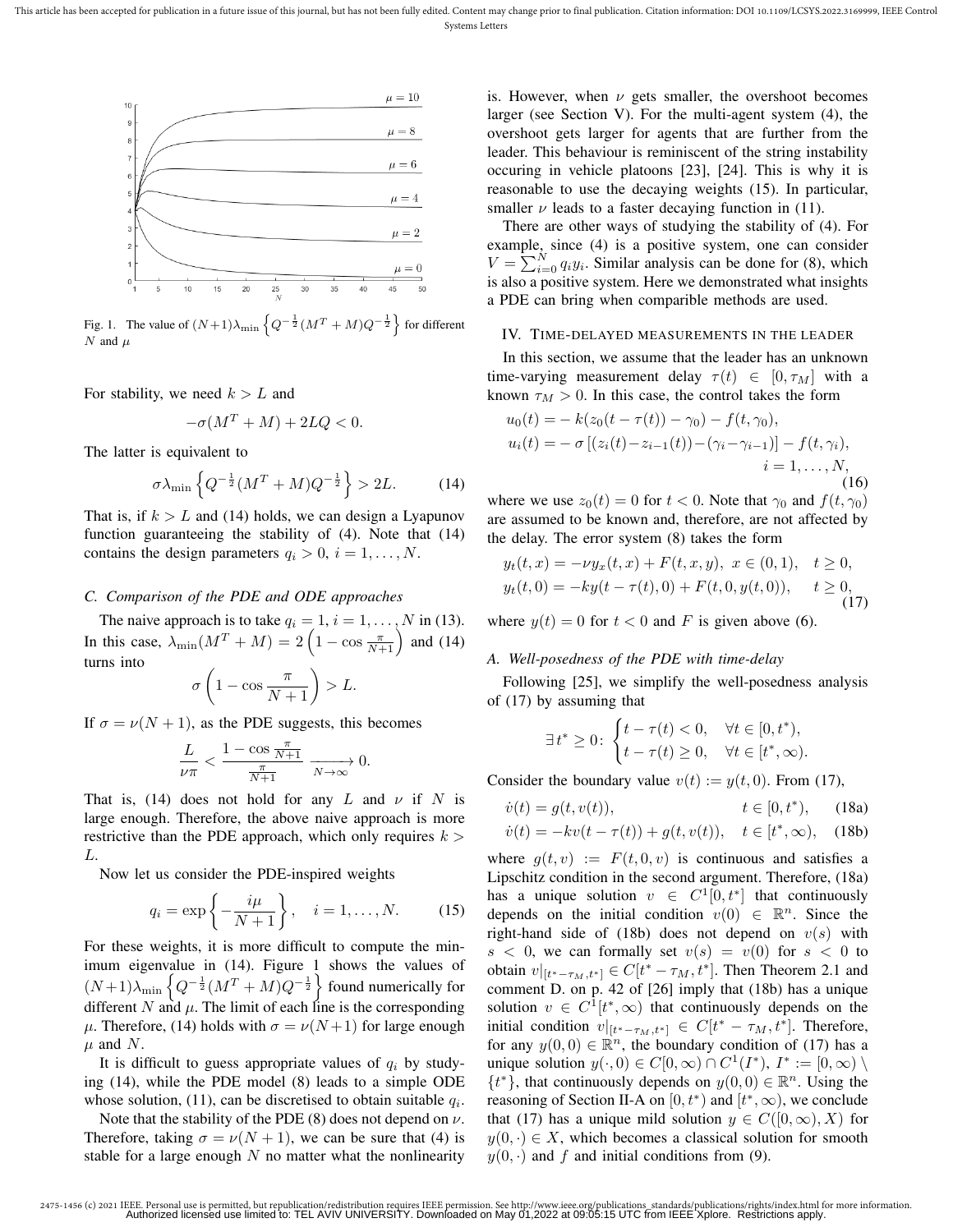This article has been accepted for publication in a future issue of this journal, but has not been fully edited. Content may change prior to final publication. Citation information: DOI 10.1109/LCSYS.2022.3169999, IEEE Con Systems Letters

#### *B. Stability of the PDE with time-delay*

In Section III, we saw that (17) is stable for  $\tau(t) \equiv 0$  if  $k > L$ . In this section, we show that this remains true if  $\tau_M = \sup_t \tau(t)$  is small enough. Moreover, we derive linear matrix inequalities that allow us to find an admissible  $\tau_M$ .

*Theorem 1:* Consider  $(17)$  with  $F$  satisfying  $(6)$ . Given controller gain k, delay bound  $\tau_M > 0$ , and decay rate  $\alpha > 0$ , let there exist positive  $\rho$ , r, and  $\eta$  such that

$$
\Phi = \begin{bmatrix} \Phi_1 & -k + r e^{-2 \alpha \tau_M} & 1 \\ * & \tau_M^2 r k^2 - r e^{-2 \alpha \tau_M} & -\tau_M^2 r k \\ * & * & \tau_M^2 r - \eta \end{bmatrix} < 0,
$$

where  $\Phi_1 = \nu \rho + \eta L^2 + 2\alpha - r e^{-2\alpha \tau_M}$ . Then (17) is exponentially stable in the sense of (12). Moreover, if  $k >$  $L+\alpha$  and  $\tau_M$  is small enough, such  $\rho$ , r, and  $\eta$  always exist.

*Proof:* First, consider the functions (10) where  $p(x) =$  $\rho e^{-\mu x}$  with constant  $\rho > 0$  and  $\mu > 0$ . Repeating the calculations of Section III-A, we obtain

$$
\dot{V}_0 + 2\alpha V_0
$$
  
\n
$$
\leq -\nu \rho e^{-\mu x} |y|^2 |_0^1 + \int_0^1 (-\nu \mu + 2L + 2\alpha) \rho e^{-\mu x} |y|^2,
$$
\n(19)

$$
\dot{W}_0 + 2\alpha W_0 = 2y^T(t,0)y_t(t,0) + 2\alpha W_0
$$
  
= -2ky<sup>T</sup>(t,0)y(t - \tau(t),0)  
+ 2y<sup>T</sup>(t,0)F(t,0,y(t,0)) + 2\alpha W\_0. (20)

Similarly to [27], we compensate the delayed term using

$$
V_r = \tau_M r \int_{-\tau_M}^0 \int_{t+\theta}^t e^{-2\alpha(t-s)} |y_s(s,0)|^2 ds d\theta.
$$

Using Jensen's inequality [28, Proposition B.8], we obtain

$$
\dot{V}_r + 2\alpha V_r = \tau_M^2 r |y_t(t,0)|^2
$$
  
\n
$$
- \tau_M r \int_{t-\tau_M}^t e^{-2\alpha(t-s)} |y_s(s,0)|^2 ds
$$
  
\n
$$
\leq \tau_M^2 r |y_t(t,0)|^2 - r e^{-2\alpha\tau_M} \left| \int_{t-\tau(t)}^t y_t(s,0) ds \right|^2
$$
  
\n
$$
= \tau_M^2 r | -ky(t-\tau(t),0) + F(t,0,y(t,0))|^2
$$
  
\n
$$
- r e^{-2\alpha\tau_M} |y(t,0) - y(t-\tau(t),0)|^2.
$$
\n(21)

From (6), we obtain (recall that  $\eta > 0$ )

$$
0 \le \eta \left[ L^2 |y(t,0)|^2 - |F(t,0,y(t,0))|^2 \right].
$$
 (22)

Consider  $V = V_0 + W_0 + V_r$ . Summing up the right-hand sides of  $(19)$ – $(22)$ , we obtain

$$
\dot{V} + 2\alpha V \le -(\nu\mu - 2L - 2\alpha) \int_0^1 \rho e^{-\mu x} |y(t, x)|^2 dx
$$
  

$$
-\nu\rho e^{-\mu} |y(t, 1)|^2 + \varphi^T(t) (\Phi \otimes I_n)\varphi(t),
$$

where  $\varphi(t) = \text{col}\{y(t, 0), y(t-\tau(t), 0), F(t, 0, y(t, 0))\}$  and  $\otimes$  is the Kronecker product. If  $\Phi < 0$ , then  $\dot{V} \le -2\alpha V$  for a large enough  $\mu$ , which implies (12).



Fig. 2. The phase portraits of (1), (3) with  $k = 1$  and  $\sigma = 0.1 \cdot (N + 1)$ for  $N = 5$  (left) and  $N = 50$  (right).

If  $\tau_M = 0$ , then  $\Phi < 0$  turns into

$$
\begin{bmatrix} -r + \rho v + \eta L^2 + 2\alpha & -k + r & 1\\ * & -r & 0\\ * & * & -\eta \end{bmatrix} < 0.
$$

By the Schur complement lemma, this is equivalent to

$$
-r + \nu p + \eta L^2 + 2\alpha + \frac{(r-k)^2}{r} + \frac{1}{\eta} < 0,
$$

which for  $\eta = 1/L > 0$  boils down to

$$
\nu \rho + 2L + 2\alpha - 2k + \frac{k^2}{r} < 0.
$$

If  $k > L + \alpha$ , the above holds for small enough  $\rho > 0$  and large enough  $r > 0$ . By continuity,  $\Phi$  will stay negative for a small enough  $\tau_M > 0$ .

#### V. SIMULATIONS

Consider the multi-agent system (1) with  $n = 2$  and  $f(t, z_i) = 0.1(z_i + \sin(z_i))$ . Let the target curve be

$$
\gamma(x) = \begin{bmatrix} 1 + 2\pi x \\ 5 + \sin(2\pi x) \end{bmatrix}, \quad x \in [0, 1].
$$

The conditions of Proposition 1 hold for  $k = 1$ ,  $\alpha = 0.1$ , and  $\nu = 0.1$ . Therefore, the control law (3) with  $\sigma = \nu(N + 1)$ guarantees  $(2)$  if the number of agents,  $N$ , is high enough. Figure 2 shows successful deployment onto the red target curve for  $N = 5$  and  $N = 50$ , where

$$
z_i(t) = \begin{bmatrix} z_i^1(t) \\ z_i^2(t) \end{bmatrix}, \quad z_i(0) = \begin{bmatrix} 0 \\ 0 \end{bmatrix}, \quad i = 0, \dots, N.
$$

The stability of (8) does not depend on  $\nu$ , but the overshoot is larger and the convergence is slower for smaller  $\nu$ . In particular, Figures 3 and 4 show how the differences  $|z_i(t)$  –  $\gamma_i$ ,  $i = 0, \ldots, 5$ , change in time when  $\nu = 0.1$  and  $\nu = 0.07$ . Note that the maximum of  $|z_5(t)|$  is around 9 when  $\nu = 0.1$ and above 10 when  $\nu = 0.07$ . This behaviour is similar to string instability occuring in vehicle platoons [23], [24].

Now consider (1) under the delayed control (16). The system is unstable for  $\tau(t) \equiv \tau_M \ge 1.4$ ,  $\nu = 0.1$ ,  $k = 1$ .